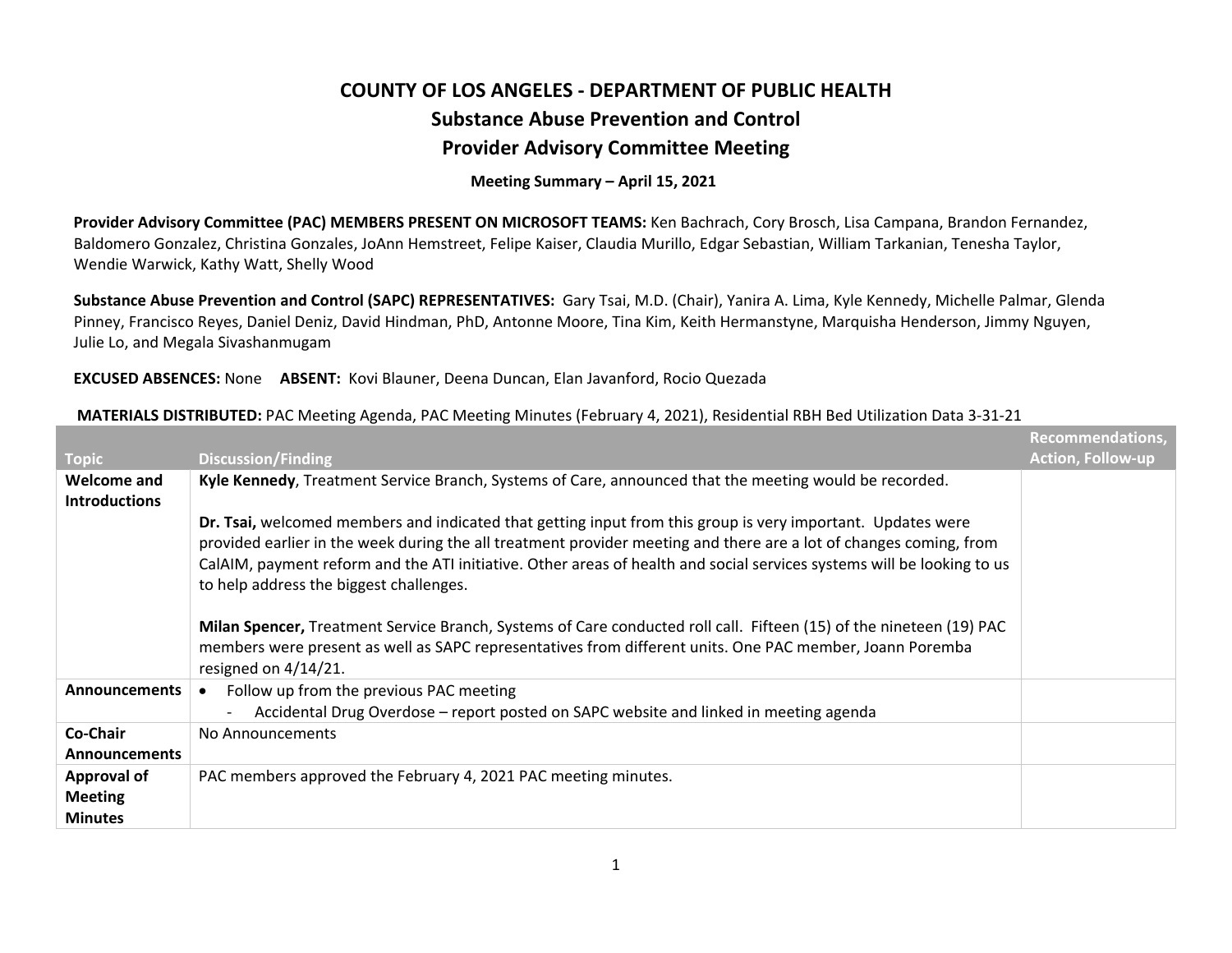| <b>Residential and</b> | Dr. Tsai - Presented the handout for Residential and Recovery Bridge Housing (RBH) Utilization. He indicated that                              |  |
|------------------------|------------------------------------------------------------------------------------------------------------------------------------------------|--|
| <b>RBH Utilization</b> | the numbers are slightly varied because the slide contains slightly updated information affecting residential beds in                          |  |
| Data                   | SPA 1. This information was covered in the All Treatment Provider Meeting                                                                      |  |
|                        | Data indicated bed utilization for residential beds and RBH, overall countywide and then broken down by SPA                                    |  |
|                        | using claims data.                                                                                                                             |  |
|                        | Data looked at indicators such as unique clients served, licensed beds, contacted beds that SAPC contracts for,                                |  |
|                        | the average bed utilization, the average daily bed utilization.                                                                                |  |
|                        | Residential utilization, overall, 65% of contracted beds are being used. The majority of SPAs are using less than                              |  |
|                        | 70% of beds, with the exception of SPA 2 (This data is being looked into)                                                                      |  |
|                        | Similar findings for RBH with even lower utilization.                                                                                          |  |
|                        | The challenge is when clients are seeking services at a particular agency, then get put on a waitlist and they have                            |  |
|                        | to wait for a bed. This is heard regularly at SASH and we have to think of ways to reduce this wait because of the                             |  |
|                        | importance of engaging patients when they are ready for treatment.                                                                             |  |
|                        | One way to potentially address this is leveraging the "Network Effect". When agencies don't have beds, instead                                 |  |
|                        | of putting people on waitlists, they refer them somewhere else where there are beds available.                                                 |  |
|                        | Reminder that beds that SAPC contracts must be available for the population that SAPC serves and waitlists are                                 |  |
|                        | prohibited.                                                                                                                                    |  |
|                        |                                                                                                                                                |  |
|                        | Christina Gonzalez - Question about how data report was coming up with the percentage? She indicated that for                                  |  |
|                        | some agencies, there is a period when although the bed is filled, we technically can't bill for 30 days until it has been                      |  |
|                        | approved. That would make it a bad statistic, where the bed has been filled but it is showing as unoccupied. She                               |  |
|                        | asked Dr. Tsai if he knew if that data was pulled out?                                                                                         |  |
|                        | Dr. Tsai - That data was not pulled out, but this data is over an entire FY and should even out some of those issues.                          |  |
|                        |                                                                                                                                                |  |
|                        | Christina Gonzalez - For our organization, the denials are pretty substantial for last FY.                                                     |  |
|                        |                                                                                                                                                |  |
|                        | Dr.Tsai - This is claims data. Yes, if something was denied, it wouldn't be captured here. It was noted that when the                          |  |
|                        | DMC waiver was implemented, the SUD Network entered the managed care space and there are denials and that                                      |  |
|                        | does impact things even though we want to minimize the denials.                                                                                |  |
|                        |                                                                                                                                                |  |
|                        | Christina Gonzales - When we try to refer out, it's very difficult to find an available bed. When seeing these                                 |  |
|                        | numbers, it seems like a big problem that beds aren't being used, but when we try to coordinate referrals and<br>transition people, it's hard. |  |
|                        |                                                                                                                                                |  |
|                        | Dr. Tsai-                                                                                                                                      |  |
|                        |                                                                                                                                                |  |
|                        |                                                                                                                                                |  |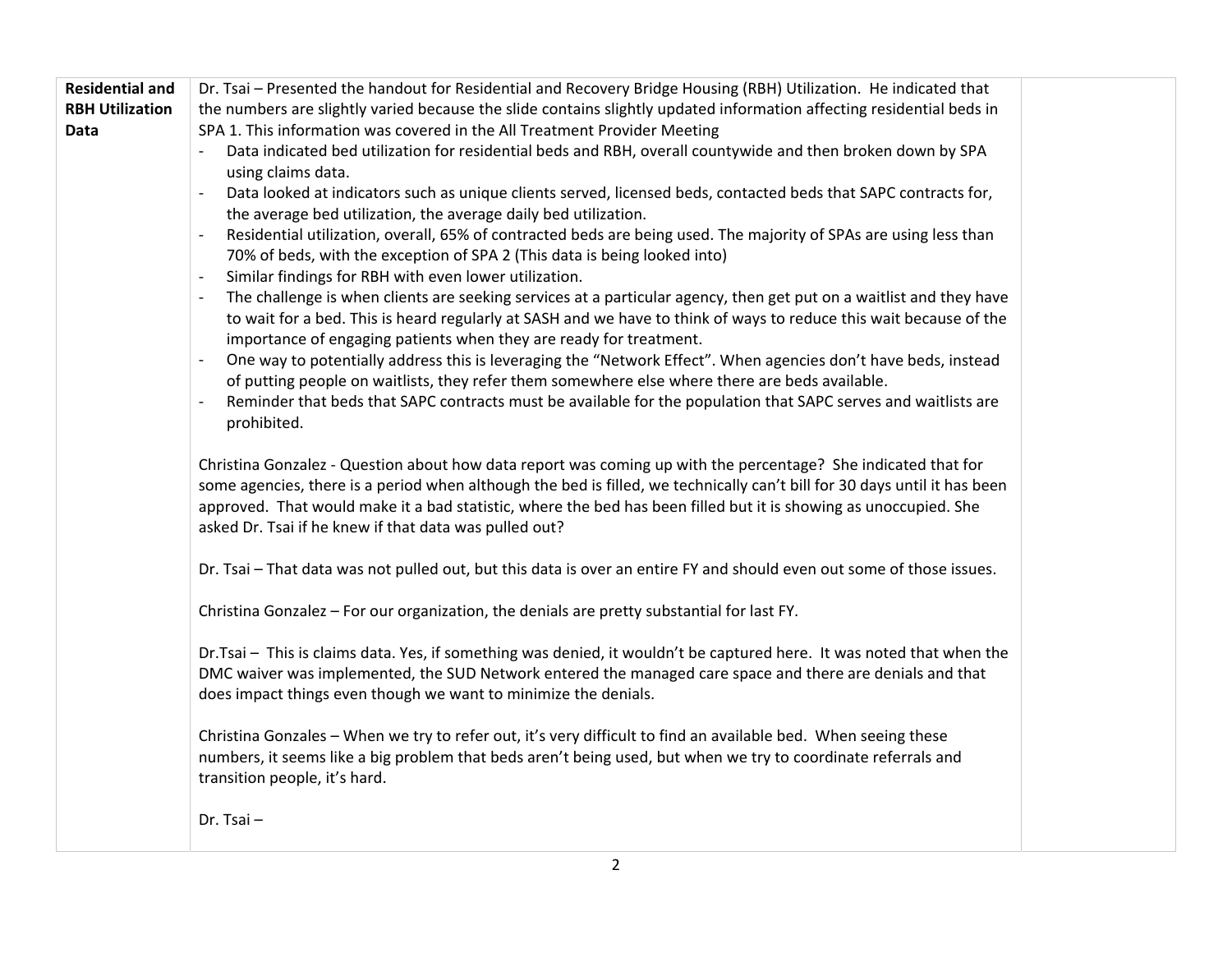| We hear the same thing and why we want to bring this up and discuss it with our network. It does cause<br>problems for our clients. We have heard of a number of agencies collecting waitlists. When you have waitlists,<br>technically your beds are always full, and you say no to people when there may be a bed nearby.<br>If we can say no when we don't have a bed and refer out, that allows us to operate more as a network where<br>we're leveraging the size of our full network.                                                                                                                                                                                                                                                                                                                                                                                                                                                        |                                                                                                       |
|----------------------------------------------------------------------------------------------------------------------------------------------------------------------------------------------------------------------------------------------------------------------------------------------------------------------------------------------------------------------------------------------------------------------------------------------------------------------------------------------------------------------------------------------------------------------------------------------------------------------------------------------------------------------------------------------------------------------------------------------------------------------------------------------------------------------------------------------------------------------------------------------------------------------------------------------------|-------------------------------------------------------------------------------------------------------|
| Brandon Fernandez - Is there stark difference in data in first six months and second six months of the FY 19-20? I<br>ask because I know we're still doing it here, it doesn't affect the number of beds that were contracted with SAPC, but<br>we changed a lot of the admissions processes to accommodate social distancing and quarantining for clients. This is<br>especially difficult at RBH site.<br>For example, yesterday we were taking in 3 females coming from 3 different treatment programs. Right now,<br>they're lifting the restrictions, and everyone is concerned. I have to think that COVID must be impacting these<br>numbers in some way.                                                                                                                                                                                                                                                                                   |                                                                                                       |
| Dr. Tsai - It would impact 2.5 months of this data, not 6 months. I don't think that 2.5 months completely skewed<br>the data that we're seeing here.                                                                                                                                                                                                                                                                                                                                                                                                                                                                                                                                                                                                                                                                                                                                                                                              |                                                                                                       |
| Tina Kim - Last year's data followed similar patterns, of 65% and 62% utilization during FY 18-19.                                                                                                                                                                                                                                                                                                                                                                                                                                                                                                                                                                                                                                                                                                                                                                                                                                                 |                                                                                                       |
| Kathy Watt - Instead of thinking this data can't be right, that the next workgroup can dive into this. We get phone<br>calls from people because we are not the program that they want and have made many calls and can't find them an<br>empty bed. Maybe this is something that we can look at as a group.                                                                                                                                                                                                                                                                                                                                                                                                                                                                                                                                                                                                                                       |                                                                                                       |
| Dr. Tsai - Confirmed that Kathy Watt proposed a workgroup to look into this.                                                                                                                                                                                                                                                                                                                                                                                                                                                                                                                                                                                                                                                                                                                                                                                                                                                                       |                                                                                                       |
| Dr. Tsai - SAPC would be interested in hearing from the workgroup on this.<br>This is not isolated to substance use system; mental health also experiences this and other counties experience<br>this. We haven't spoken to other states, but assume other states experience this as well.<br>An issues that is contributing to this, is if an agency contracts with different entities, for the same beds. For<br>example, an agency has 100 beds and they contract with one entity for 60 beds, another entity like SAPC for 40<br>beds and DMH for 40 more beds. You can see how all of those beds aren't dedicated to those entities and if you<br>add on a couple more entities, you can imagine how the contracted capacity doesn't reflect the actual<br>availability. This has not been addressed in any system.<br>This is a reason why SAPC wanted to highlight that beds SAPC contracts should be available to the clients we<br>serve. | Kathy will organize<br>workgroup to<br>discuss further. If<br>interested people<br>should email Kathy |
|                                                                                                                                                                                                                                                                                                                                                                                                                                                                                                                                                                                                                                                                                                                                                                                                                                                                                                                                                    |                                                                                                       |

Dr. Tsai opened it up for comments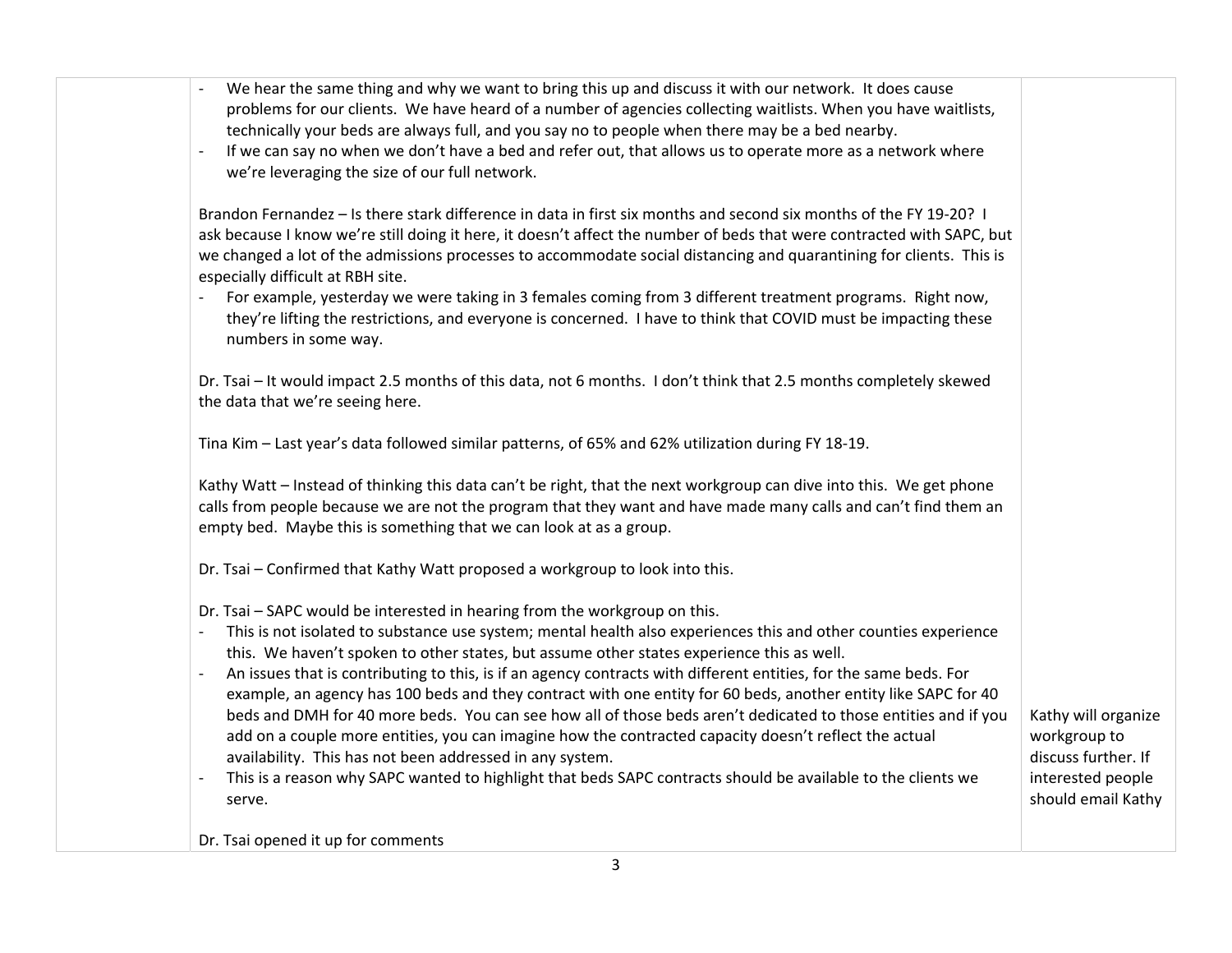Claudia Murillo – Yes, this <sup>a</sup> huge contributing factor. You ask agencies, how many RBH beds do you have and they offer the hundreds you have without understanding.

Brandon – We don't contract up to maximum license capacity at any of our locations because certain costs in DMC are unallowable. You can't operate <sup>a</sup> treatment center with DMC funding along alone. You have to be able to bring in different sources of revenue and fundraise. We can't just run this by DMC no matter how big our contracts get. Folks may realize they're over on their contract and it's hard to imagine any agency would want to reduce their contract even though they're underutilizing.

Junie Gonzalez– Our residential is full but in RBH locations, when we first rolled out, we discussed the language about contracted beds and serving other populations, we redid beds one FY to make sure we could house individuals by funding sources which created <sup>a</sup> slew of other problems, certain needs/issues arise by funding source.

 This year we realized, we don't have female capacity and worked with DHCS. We do not want to eliminate females altogether, but it is the largest part of our beds that go unfilled.

Dr. Tsai – It's <sup>a</sup> similar issue with youth providers where we know there's <sup>a</sup> need but the referrals aren't coming in.

- Initially, referrals came from justice entities and then they moved away from referring to institution settings. When your biggest referral entity shifts in that way, the capacity changes.
- There isn't <sup>a</sup> clear‐cut right way to do this. We're not looking for immediate solution, but we need to at least put these on our radar and make progress and have discussions.

Junie Gonzalez – A question for Dr. Tsai, when we changed from female to male, we tried to get the SBAT changed, now we move the women back there, we don't know exactly what the process is. We would like some fluidity to determine how we designate sites. The approval just approves the site but doesn't approve whether it's for female or male, we want real time to be able to change <sup>a</sup> gender of <sup>a</sup> house based on actual need.

Daniel Deniz – We have to take <sup>a</sup> network centered approach when making changes.

- It would be great to change populations more freely and fluidly, but we must look at it from <sup>a</sup> management and administrative standpoint. That's why gender or populations served is <sup>a</sup> contracted item because we need to go through <sup>a</sup> process that we can account for.
- We have incorporated <sup>a</sup> change in the contract to make that change. If it's taking more than <sup>a</sup> month to change gender, please let me know. That is something SAPC has to approve and we run it through System of Care to make sure we're meeting network adequacy standards.

Dr. Tsai – SAPC is committed to making processes as streamlined as possible while ensuring network adequacy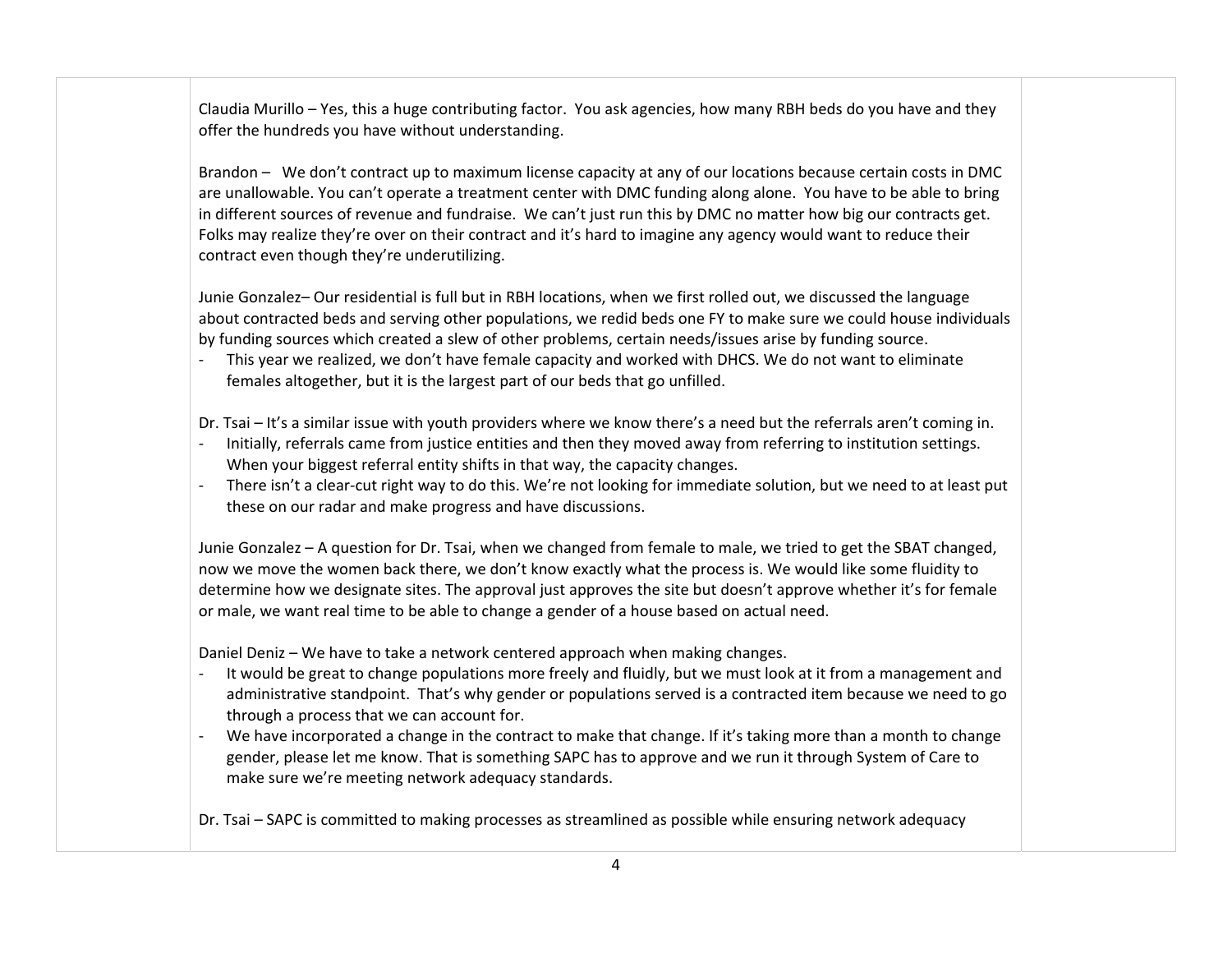|                       | Yanira Lima - Regarding RBH, one area where we have tried our best to make a case to the County to recognize this<br>as a useful housing alternate.<br>It's our responsibility, to advocate for resources in the County to support and grow RBH capacity, but these<br>numbers make it challenging to continue to make the case.<br>At least on RBH, we are going to initiate SPA-based meetings to specifically understand what's going on with<br>$\overline{\phantom{a}}$<br>utilization of beds in the next month and will report back out to the PAC.<br>Christina Gonzalez – Question for Yanira, is the only way for an agency to update the number of beds, aside from the<br>initial application when the provider chooses to update the SBAT themselves. Maybe SAPC could send out a count<br>so maybe we can confirm that we are operating on accurate numbers.<br>Dr. Tsai - Agencies have a contracted bed capacity, the updates to the SBAT are the capacity that is available. Are<br>you asking that we check in with agencies to make sure those two things are the same?<br>Christina Gonzalez - Yes, I think if you have bed capacity for 100 beds that you initially contract with SAPC, as years<br>progress you realize it's virtually not possible. |                                                                 |
|-----------------------|----------------------------------------------------------------------------------------------------------------------------------------------------------------------------------------------------------------------------------------------------------------------------------------------------------------------------------------------------------------------------------------------------------------------------------------------------------------------------------------------------------------------------------------------------------------------------------------------------------------------------------------------------------------------------------------------------------------------------------------------------------------------------------------------------------------------------------------------------------------------------------------------------------------------------------------------------------------------------------------------------------------------------------------------------------------------------------------------------------------------------------------------------------------------------------------------------------------------------------------------------------------------------|-----------------------------------------------------------------|
|                       |                                                                                                                                                                                                                                                                                                                                                                                                                                                                                                                                                                                                                                                                                                                                                                                                                                                                                                                                                                                                                                                                                                                                                                                                                                                                            |                                                                 |
|                       | Brandon - When meeting with our CPA, they look specifically that our SBAT is in alignment with our beds.                                                                                                                                                                                                                                                                                                                                                                                                                                                                                                                                                                                                                                                                                                                                                                                                                                                                                                                                                                                                                                                                                                                                                                   |                                                                 |
| <b>CalAIM Updates</b> | Dr. Tsai - Medi-Cal 2020 waiver extension is this calendar year (1/1/21-12/31/2021).<br>DHCS will release guidance on changes that they want to pursue during this extension period.<br>- These include residential episodes and length of stay, requirement that agencies offer MAT or be able to refer<br>to MAT (already a SAPC requirement), reimbursement for services prior to a diagnosis.<br>Also, the state is looking to address issuing denials that do not have a remission diagnosis.<br>We need additional clarification from the state on how changes will be operationalized.<br>$\overline{\phantom{a}}$<br>With the waiver renewal (CalAIM initiative), DHCS is holding public a comment period that closes 5/6/21.<br>$\overline{\phantom{a}}$<br>Payment reform will change our current cost-based process to a more value-based reimbursement model.<br>$\overline{\phantom{a}}$<br>Christina Gonzalez - Question for Dr. Tsai: Was the County going to be able to make value-based trainings?                                                                                                                                                                                                                                                        |                                                                 |
|                       | Dr. Tsai - SAPC will need to understand the state's changes first. We envision a training process once we're caught<br>up to speed.                                                                                                                                                                                                                                                                                                                                                                                                                                                                                                                                                                                                                                                                                                                                                                                                                                                                                                                                                                                                                                                                                                                                        |                                                                 |
|                       | Claudia Murillo - Even if it's just big picture, just the philosophy of value based, of what this type of system is this<br>would be helpful. I don't understand what it is.                                                                                                                                                                                                                                                                                                                                                                                                                                                                                                                                                                                                                                                                                                                                                                                                                                                                                                                                                                                                                                                                                               |                                                                 |
|                       | Kathy Watt - A one-pager on value -based reimbursement philosophy that agencies can have to share with frontline<br>staff will be helpful.                                                                                                                                                                                                                                                                                                                                                                                                                                                                                                                                                                                                                                                                                                                                                                                                                                                                                                                                                                                                                                                                                                                                 | Dr. Tsai will follow<br>up with Francisco<br>on this suggestion |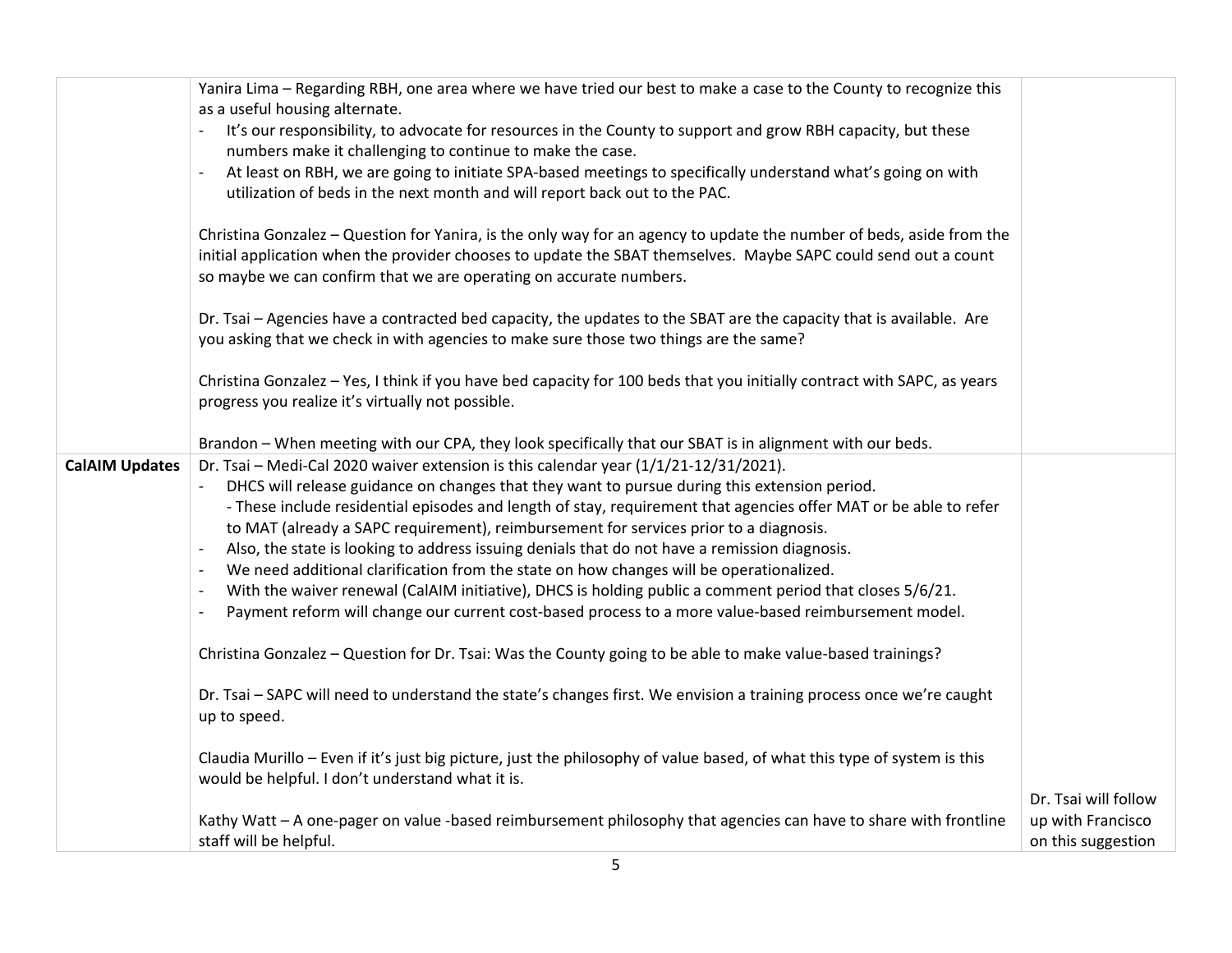| Brandon Fernandez - I think it's important to note that the first step is moving into a fee for service system and then                                         |                                    |
|-----------------------------------------------------------------------------------------------------------------------------------------------------------------|------------------------------------|
| going into a value-based system, because that's a long way from where we are today.                                                                             |                                    |
| Kathy Watt - The 30-day average length of stay Workgroup has been meeting every 3 weeks.<br><b>PAC Workgroup</b>                                                | Kyle will work with                |
| We have an extensive mural of thoughts and ideas connected to the 30-day Residential average length of stay.<br><b>Updates</b>                                  | Kathy to schedule                  |
| We have had amazing input from the group that attends and would like to share the work done so far.                                                             | the next meeting                   |
|                                                                                                                                                                 |                                    |
| Kyle Kennedy - We hope to get feedback from the PAC on how to move forward with the network changes.                                                            |                                    |
| Junie - The different forums created by the County to participate (PAC, Provider Meetings) has really created                                                   |                                    |
| awesome collaboration and partnership. It does feel different working in this field now, because we collectively work                                           |                                    |
| together for solutions and I really think that has to do with county leadership and I just wanted to give a shout out to                                        |                                    |
| the group. There are some awesome people that we work with.                                                                                                     |                                    |
|                                                                                                                                                                 |                                    |
| Dr. Tsai - I think leadership before our team now and leadership with our team now is specifically something we                                                 |                                    |
| focused on. SUD is a huge challenge and no county or agency is able to address that, the same way we take the                                                   |                                    |
| impact that opioid collective, we're looking to lean on each other internally and externally.                                                                   |                                    |
| Kyle Kennedy - PAC Members terming out and selection process<br><b>PAC Member</b>                                                                               | Motion approved                    |
| The bylaws indicate that 50% of members will term out on 6/30/2021, and 50% will term out on 6/30/22.<br><b>Terms and</b><br>$\sim$                             | to extend current                  |
| <b>Selection</b><br>Currently we have 3 spots unfilled.                                                                                                         | terms by 1 year                    |
| SAPC's proposal is to move forward with application process similar to the previous application process.<br><b>Process</b>                                      | and find new                       |
| Any SAPC network provider can apply for membership. Applications will be available electronically and                                                           | members.                           |
| submitted to selection committee via email. There will be a due date, SAPC will confirm receipt of all applications                                             |                                    |
| via email and ensure candidates meet the criteria.                                                                                                              |                                    |
| What's different is that the PAC selection committee will be led by Kathy Watt, Co-Chair. The selection<br>$\overline{\phantom{a}}$                             |                                    |
| committee includes 4 individuals selected by co-chair and 5 selected by the chair. Each completed application                                                   |                                    |
| will be discussed by the PAC selection committee and SAPC will notify every one of the decisions.                                                               |                                    |
|                                                                                                                                                                 | Kathy Watt will                    |
| Kathy Watt proposed a conversation around amending our bylaws to extend terms by one year and work to fill our                                                  | reach out to                       |
| vacancies, and have this process a year from now, our roots will be a little deeper and our work will be able to                                                | members not                        |
| continue with the thoroughness that its move forward.                                                                                                           | meeting                            |
|                                                                                                                                                                 | attendance                         |
| Dr. Tsai - That's a reasonable proposal. Dr. Tsai clarified that PAC members can immediately reapply up to 3 terms,<br>and then have a one term waiting period. | requirements<br>(missing more than |
|                                                                                                                                                                 | 2 meetings in a 12-                |
| Edgar Sebastian - What determined the 50% that were termed out versus the 50% that would term out?                                                              | month period)                      |
|                                                                                                                                                                 |                                    |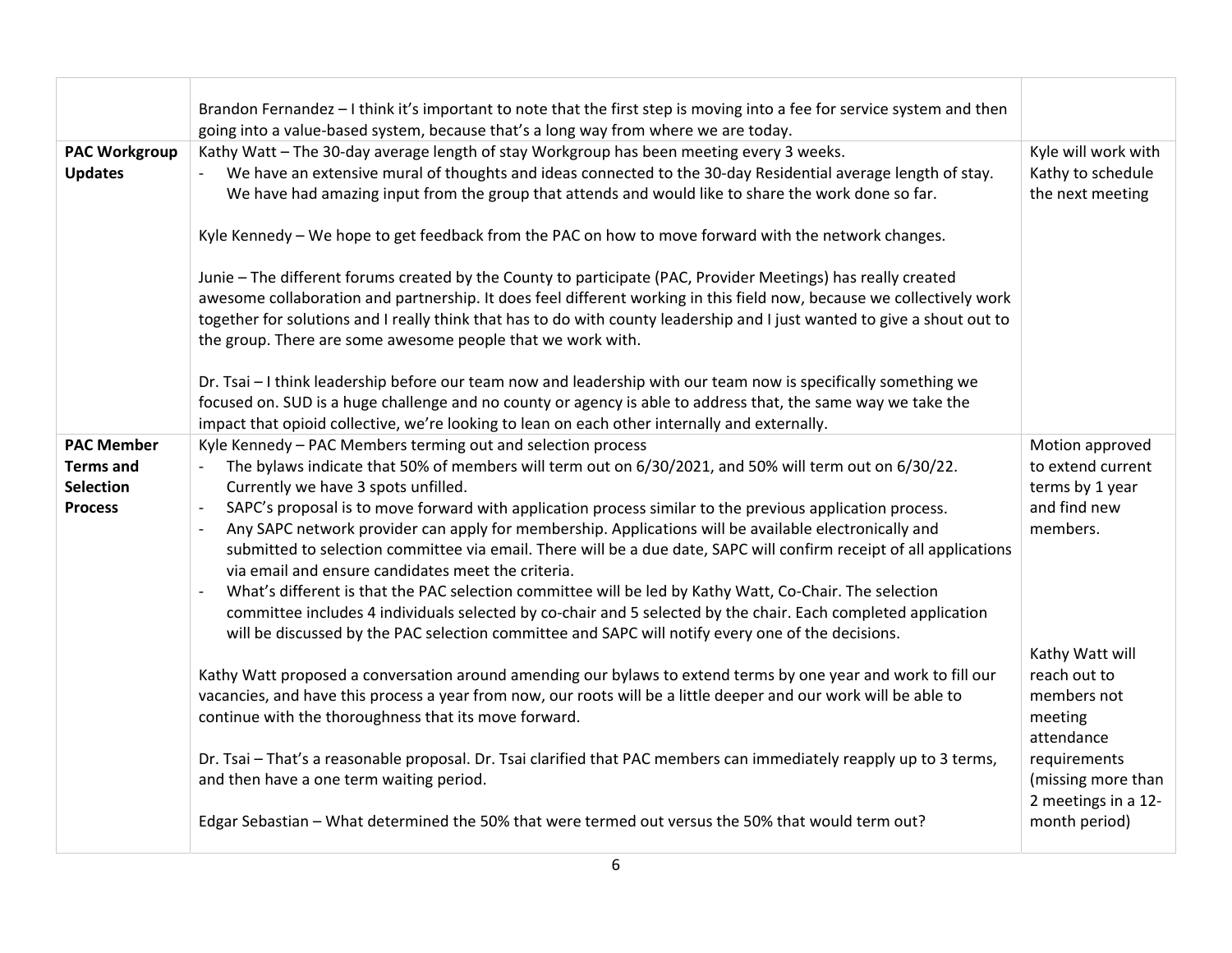|                  | Kyle Kennedy - The groups were selected at random.                                                                                                                                                                                                                                                                                                                                                                                                                                                                                                                                                                                                                                                                                                                                                                                                                                                                                                                                                                                                                                |
|------------------|-----------------------------------------------------------------------------------------------------------------------------------------------------------------------------------------------------------------------------------------------------------------------------------------------------------------------------------------------------------------------------------------------------------------------------------------------------------------------------------------------------------------------------------------------------------------------------------------------------------------------------------------------------------------------------------------------------------------------------------------------------------------------------------------------------------------------------------------------------------------------------------------------------------------------------------------------------------------------------------------------------------------------------------------------------------------------------------|
|                  | Edgar Sebastian - I agree that continuing the PAC as is for another year would be beneficial and I feel like we haven't<br>had opportunity to dive into all the issues that we can. Bill voiced support.                                                                                                                                                                                                                                                                                                                                                                                                                                                                                                                                                                                                                                                                                                                                                                                                                                                                          |
|                  | Claudia Murillo - I love the idea, but I will remind that the fact we split it in half, it's going to be important come June<br>of 2022, we don't want an entirely new board.                                                                                                                                                                                                                                                                                                                                                                                                                                                                                                                                                                                                                                                                                                                                                                                                                                                                                                     |
|                  | Christina Gonzalez - The next meeting wouldn't be until June. Would there need to be something done in this<br>meeting? How technical do we need to be with this?                                                                                                                                                                                                                                                                                                                                                                                                                                                                                                                                                                                                                                                                                                                                                                                                                                                                                                                 |
|                  | Christina Gonzalez - I don't think we want to amend the bylaws, rather a COVID deferral. Not to change the whole<br>process.                                                                                                                                                                                                                                                                                                                                                                                                                                                                                                                                                                                                                                                                                                                                                                                                                                                                                                                                                      |
|                  | Kathy Watt - I would like to make a motion that due to COVID-19 and its impacts that we extend terms for one year<br>for this group as is only. (Bill Tarkinian - Second) - Motion was approved.                                                                                                                                                                                                                                                                                                                                                                                                                                                                                                                                                                                                                                                                                                                                                                                                                                                                                  |
|                  | Claudia Murrillo – I wonder if we can make PAC recommendations and it could be as simple as calling them to apply.<br>As PAC members we know of people at other meetings that we may want to mentor and highlight. Christina<br>Gonzalez and Kathy Watt agreed.                                                                                                                                                                                                                                                                                                                                                                                                                                                                                                                                                                                                                                                                                                                                                                                                                   |
|                  | Dr. Tsai expressed that we make sure there is a separation between the committee shaping our membership as we<br>want to have equity in the process.                                                                                                                                                                                                                                                                                                                                                                                                                                                                                                                                                                                                                                                                                                                                                                                                                                                                                                                              |
| <b>CLAS/CCCH</b> | Antonne Moore - Presented findings from recent CLAS-ACT activities<br>Reminder - aim of CLAS-ACT was to build a foundation for a culture of CLAS initiatives to thrive in day-today<br>operations for our provider network<br>Phase 1 - Building the knowledge base through training and technical assistance<br>Agencies met with CIBHS staff to discuss the development and implementation of the organization's CLAS plan.<br>Staff were required to attend at least one implicit bias and/or CLAS training and all providers were required to<br>submit a CLAS action plan.<br>A lot of this was work delayed by COVID-19.<br>$\overline{a}$<br>The first 5 trainings were not only focused on how to complete an action plan, but also how to support the<br>development of the action plan and subsequent implementation.<br>There were 70 action plans submitted, it is not 100% but we are working with the agencies that didn't submit.<br>$\overline{\phantom{a}}$<br>When we heard feedback from providers, we heard that some of the items were recruiting staff that |
|                  | represented culturally and linguistically diverse community and staff that needed training that language                                                                                                                                                                                                                                                                                                                                                                                                                                                                                                                                                                                                                                                                                                                                                                                                                                                                                                                                                                          |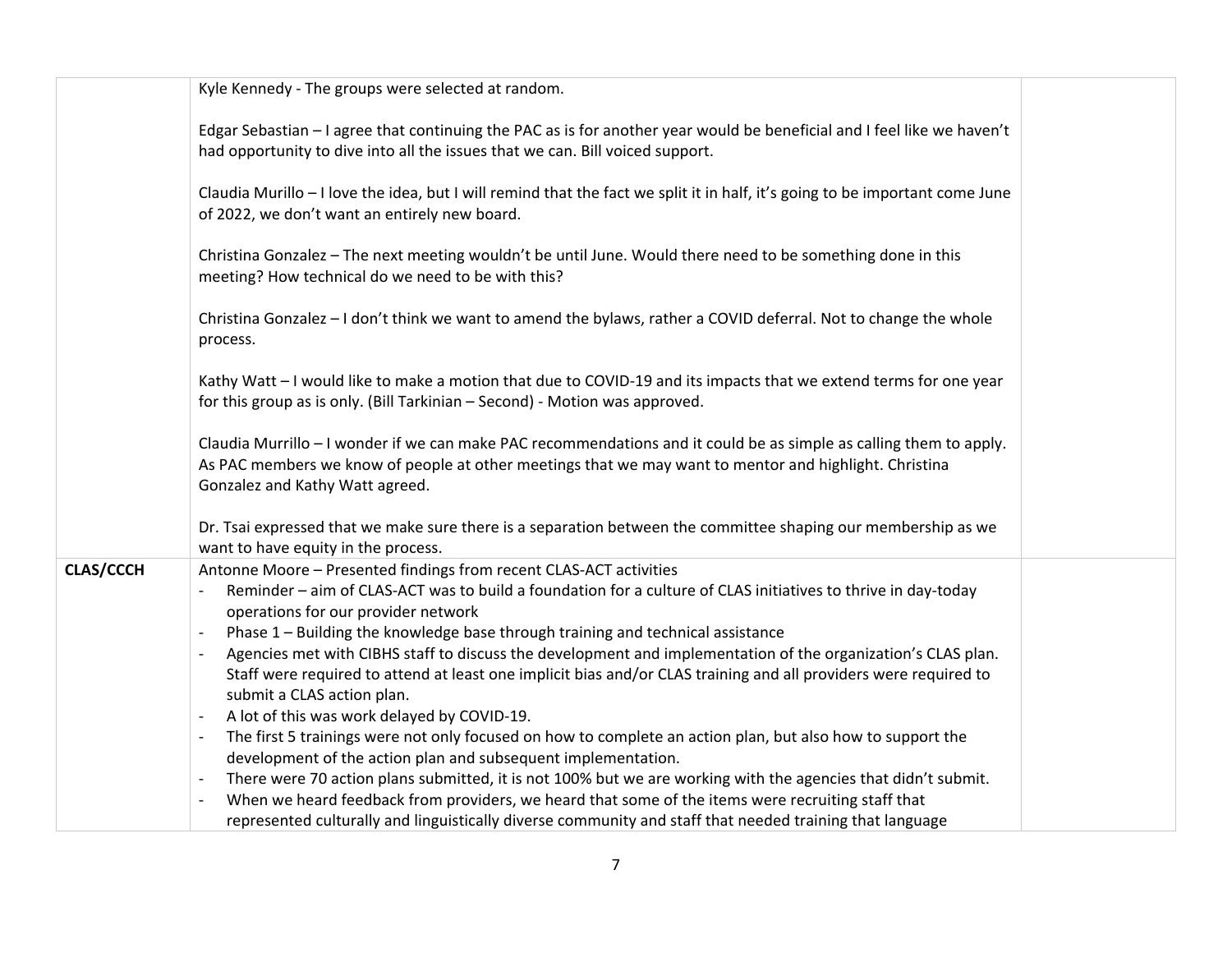assistance was offered. Some of the mentioned activities were reviewing correct policies, posting signs, updating job announcement so we could recruit bilingual staff.

- We provided support around implementation of activities mentioned in action plans, leading to <sup>a</sup> 4 part webinar series.
- ‐ One of the other trainings we did was the implicit bias workshop and we heard <sup>a</sup> lot of positive feedback on how important the training was and how much it influenced perhaps the biases of our organization and we really do want to look at how we can incorporate Dr. Mark's trainings and what we do.
- ‐ CIBHS sent a survey to all of those who submitted action plans and completed trainings. The actual response wasn't very high, response rate was 45%. Most often reported – agencies have hired bilingual intake works, LPHA and counselors.
- ‐ We had <sup>a</sup> larger response for the CLAS and implicit bias trainings and we reached out to the provider network and some slots were dedicated to CIBHS and SAPC and we didn't want to restrict those to participate that wanted to participated. Only 50% completed the survey. Some key questions asked were over the last year, has your organization initiated any changes related to CLAS/diversity, equity, and inclusion. 30% said they don't know.
- ‐ When asked, thinking specifically about language access has your organization initiated any changes over the last year, 26% said yes.
- ‐ We're now moving into phase 2 quality assurance to quality improvement and thinking about how we can support our network in implementing action plans and assessing their work.
- ‐ SAPC is doing an assessment of CLAS and any gaps that are identified and will have an action plan around that.
- We now have SAPC representation in County‐wide initiative Anti‐racism, diversity, and inclusion workgroup.

Kathy Watt shared that was refreshing and exciting. The change these last 5 years has really made <sup>a</sup> difference in lives because many agencies are now open.

Bill Tarkinian shared being in <sup>a</sup> collaborative court downtown, where the judge ruled it was no longer her role to dictate the length of the care and she was going to defer to the treatment provider. It was one of those things that we've been fighting for <sup>a</sup> long time. We've finally been viewed as experts in the field.

Dr. Tsai – I think prior to the DMC, it's important to acknowledge with Jon and Wes and they began with this charge and we continue to push forward. It's happening and it's great to be somewhere long enough to see system wide changes.

Yanira Lima – It's been <sup>a</sup> long road and I remember many times where we had bench officers that would regard someone moving into an OTP episode or program as <sup>a</sup> negative. We've done <sup>a</sup> lot of growth in educating not only the justice system but systems within the county that MAT is just <sup>a</sup> medication.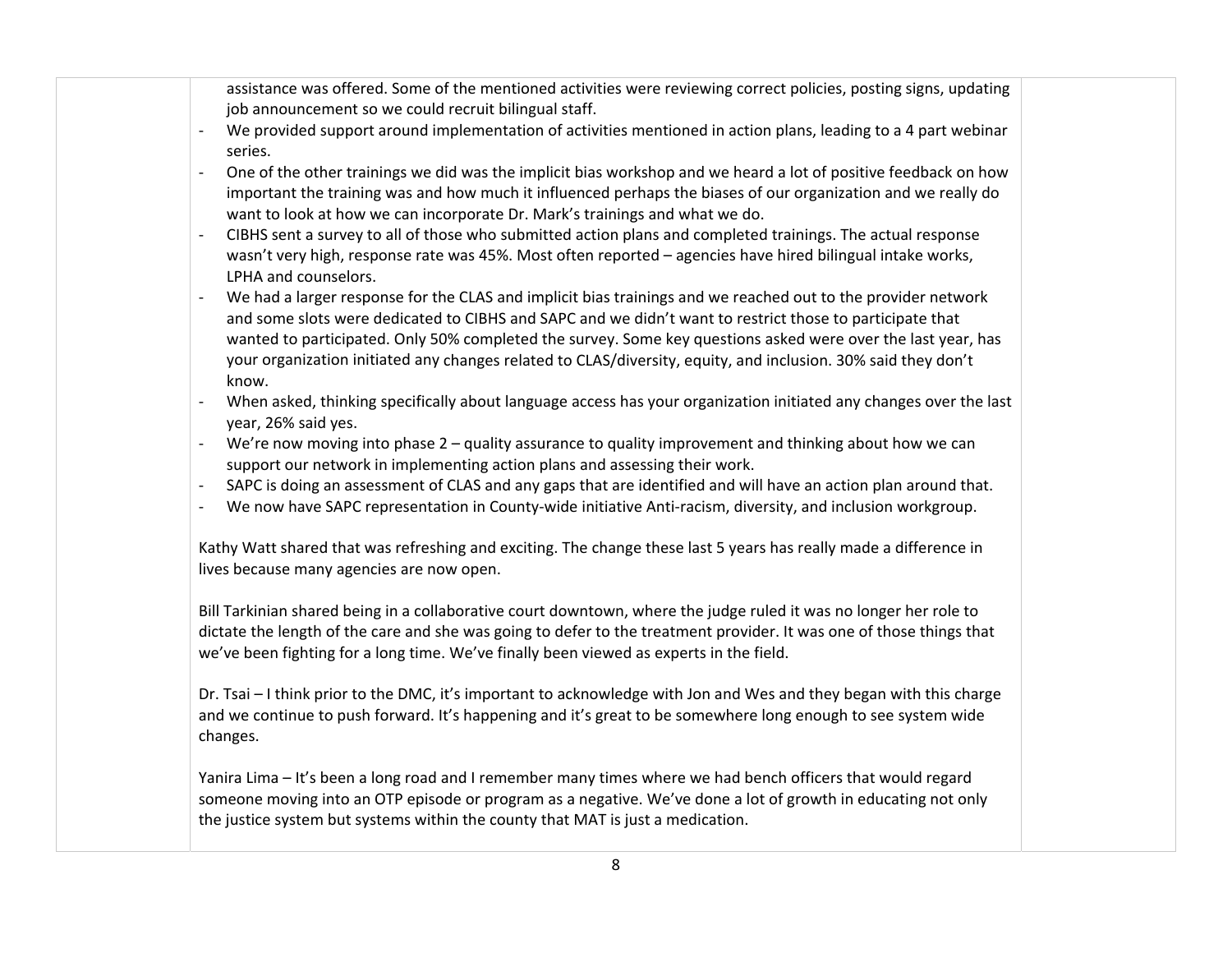|                   | Keith Hermanstyne - I know all of us on the side of SAPC network are working hard to help our clients and it's great    |                   |
|-------------------|-------------------------------------------------------------------------------------------------------------------------|-------------------|
|                   | to hear all of these ways that things have evolved.                                                                     |                   |
| <b>PAC Member</b> | Kathy Watt expressed appreciation for Mario's presentation (DHSP) on HIV and STDs.                                      |                   |
| <b>Items</b>      | Fifteen years ago, many providers had to have HIV dedicated counselors and, many of us had mobile testing or            |                   |
|                   | traveling HIV counselors coming to our agencies and doing testing.                                                      |                   |
|                   | Due to medication (PreP and Trivada), the focus for us has changed.<br>$\overline{\phantom{a}}$                         |                   |
|                   | We need to work on our collaboration with DHSP in a meaningful way. I think we need to get people to think              |                   |
|                   | how we can get HIV/STD services back into the folds, across our modalities as a conversation I believe these            |                   |
|                   | people are touching our programs at some level and we are their safety net.                                             |                   |
|                   | Dr. Tsai expressed that the priority is engaging everyone in our communities who are disenfranchised and it's           |                   |
|                   | important for us to move forward with working with DHSP.                                                                |                   |
|                   | Kyle Kennedy indicated that Kathy Watt mentioned having PAC participate in All Treatment Provider meetings and          |                   |
|                   | specialty meetings as a reminder for people.                                                                            |                   |
|                   |                                                                                                                         | PAC Meeting move  |
|                   | Kyle Kennedy referenced that the bylaws do say we meet quarterly, but with Cal-AIM and other moving parts, maybe        | from quarterly to |
|                   | moving forward, can we go to a more frequent cycle like a bimonthly cycle, just so we can move more ideas forward.      | bimonthly         |
|                   | Dr. Tsai asked if there was openness with the group to make that shift to more frequency? Kathy Watt stated that it     |                   |
|                   | would be beneficial to try it this next year.                                                                           |                   |
|                   | Brandon Gonzalez asked during all provider meeting, it was mentioned that we would be going back to cost                |                   |
|                   | reconciliation next FY. If the state is willing to reimburse, would County be open to maintaining settling at cost? One |                   |
|                   | of the things we're dealing with is maintaining staffing.                                                               |                   |
|                   | Dr. Tsai expressed that we continue with flexibility if needed. The short answer is yes depending on the                |                   |
|                   | circumstances.                                                                                                          |                   |
|                   |                                                                                                                         |                   |
|                   | Kathy Watt asked how we support and help our staff because we can't all afford to look for a large number of new        |                   |
|                   | people because people are exhausted. I brought in therapist to talk about grief and loss of life.                       |                   |
|                   | Bill Tarkinian referred back to the DHSP presentation and stated we were one of the agencies to get store front         |                   |
|                   | testing contract.                                                                                                       |                   |
|                   | We now make our patients opt out of HIV test in admission. It's not mandated but we act if they haven't got one         |                   |
|                   | recently. We have same day referral to medical specialist regardless of results if they're high risk.                   |                   |
|                   |                                                                                                                         |                   |